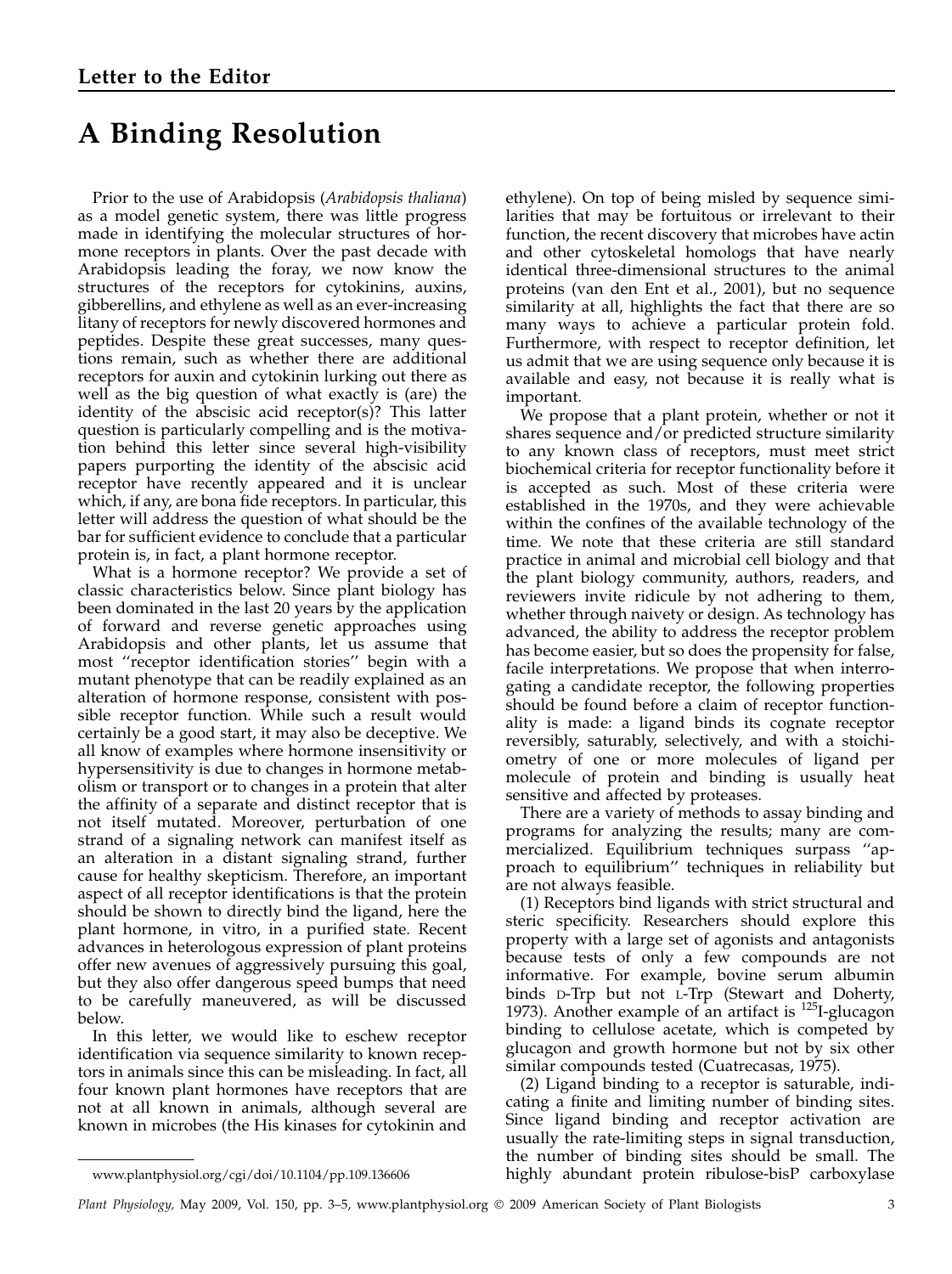binds indole-3-acetic acid saturably (Wardrop and Polya, 1980), but clearly there are no other data, either physiological or genetic, supporting the model that this protein is an auxin receptor.

(3) Receptors have one or more binding sites; therefore, ligands bind receptors with a molar ratio of 1 or greater at equilibrium. Molar ratios substantially below 1 should raise a red flag. Low molar ratios indicate either that the candidate is not a receptor and that the actual binding protein is a minor contaminant or that the proper conditions for native binding or renaturation of the protein were not used.

(4) Ligand binding to its receptor should be reversible and kinetically consistent with reversal of the in planta effect. Ideally, the reversal of a hormone response correlates tightly with the ligand-off rate. A lack of correlation is occasionally insufficient to conclude that a candidate protein is not a receptor because dissociation from the receptor may not be the ratelimiting step. For example, in the case where the natural ligand is a reverse agonist such as ethylene for the ETHYLENE TRIPLE RESPONSE1 family of ethylene receptors, nascent synthesis of new (active) receptors may become the rate-limiting step for the physiological reversal.

(5) Although RNA can function like a protein and bind some ligands (Breaker, 2008), a very common experiment to determine whether a binding observation is worth pursuing further is to see if the binding factor is heat and protease sensitive. This is not airtight, however, since heat-induced changes in conformation can also lead to gross changes in the physical state of proteins in the mixture and loss of binding might be caused by artifactual changes relevant to a particular method of binding detection (e.g. are heat-induced precipitates still able to be centrifuged or retained using charge-based filter paper binding measurements?). This is still true even when heterologous expression of a protein is used to assay binding, as there is no control supporting the notion that the observed ligand binding is to the recombinantly expressed protein. It is incorrect to use as a control another recombinant protein purified in the same manner as the candidate receptor because there can be different levels of a low-abundance contaminant between purifications.

# The Affinities of Agonists Often Correlate with the Half-Maximal Effective Concentration,  $EC_{50}$

The absolute affinities of these ligands should be determined and compared with the potency of the compound in eliciting a physiological or cellular response. A correlation between affinity and potency on its own is insufficient evidence to make claims of receptor functionality. A classic example of an artifact is binding of the plant hormone cytokinin to talcum powder (Sussman and Kende, 1978), which was shown to be saturable, with a binding affinity consistent with the physiological responsiveness of cytokinin. Another example is that opiate drugs bind cerebroside sulfate stereospecifically and with binding affinities that correlate with their biologic potency (Loh et al., 1975). From the opposite side, when a binding affinity is higher than its potency, this finding alone is insufficient evidence to conclude that a candidate protein cannot be a receptor. Deviations from this correlation occur when there are differences in cell uptake and metabolism among compounds in the test set.

# Ligands Induce Local or Global Conformational Changes or Recapitulate Ligand Signaling in a Heterologous System

An agonist evokes a conformational change in a receptor that favors its activation state. Advances in technology have made this more easily measured. For example, circular dichroism detects local ligand-induced changes in some protein structures. However, in some cases of ligand-receptor interaction, local structural changes do not occur; rather, ligand binding behaves like chemical glue to cement new protein-protein interactions. This may be viewed as a global change in structure and should be clearly demonstrated for this type of receptor.

Another way to approach this problem is to recapitulate ligand-dependent signaling in a heterologous system. This involves a great deal of serendipity, as the candidate plant hormone receptor must ''plug into'' the heterologous signaling chain of elements. Ligand binding in this unnatural environment must evoke changes in the receptor that can be rapidly read out (e.g. mitogen-activated protein kinase kinase kinase activation).

### Mutations in Putative Hormone Receptors Must Affect Signal Transduction in an Understandable Way

Just as it is important to explore the specificity of ligand binding by measuring affinities for a large set of structurally similar compounds and comparing them with biologic potency, it is critical to explore specificity from the receptor candidate perspective. One goes about this by making mutations that affect hormone binding of a putative hormone receptor. One then must show that changes in the receptor that alter binding consequently alter the cellular or physiological response. In the strictest sense, this is the most onerous of the criteria, as it requires educated guesses about the location of the binding site(s) in order to direct mutations. Computer programs to assess the possible locations are only useful when the threedimensional structures are known or deduced. In the end, the most persuasive form of evidence is a mutation that alters one amino acid, resulting in loss of binding but no other dramatic changes in protein expression, structure, and stability.

As we began in this letter, loss of function or null alleles of genes encoding the candidate receptor are